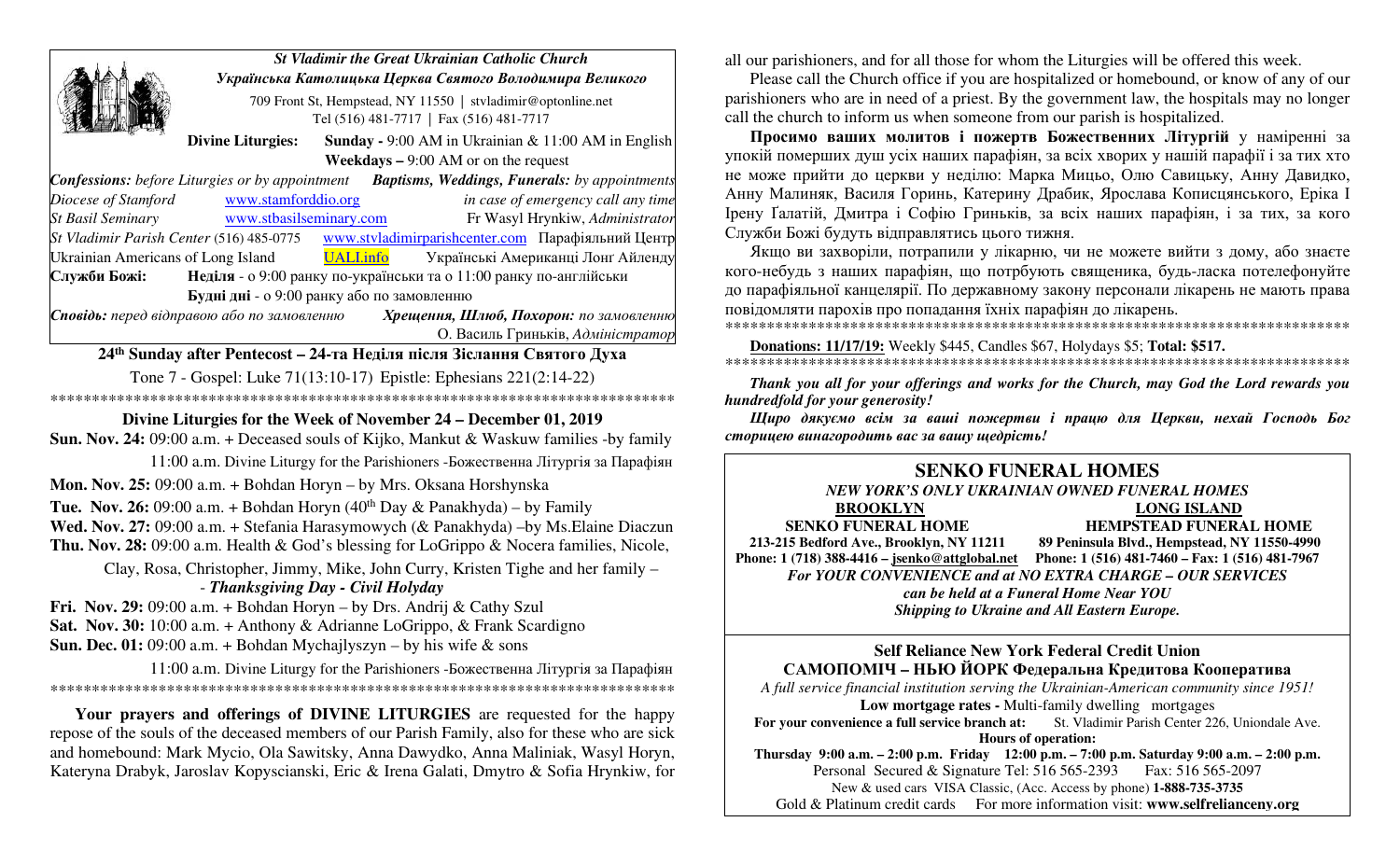## **Parish & Community Events 11-24-19**

**December 15: St. Nicholas Celebration** - The Ukrainian School is inviting children and adults to St. Nicholas celebration. The event will take place at the St. Vladimir Parish Center at 12:30 pm. In the program - concert, greetings and gifts from St. Nicholas, hot lunch and lottery. Admission - \$20, children – free.

**Sympathy:** We extend our cordial sympathy to the family of our parishioners, the blessed memory +**Walter & +Sonia Baron,** who died and was buried from St. Gertrude RCC in Bayville, NY. May our Lord God and Savior Jesus Christ repose their souls in His eternal Kingdom, where there is no pain, no sorrow, and no mourning, but only life everlasting!

 **The Rosary Altar Coffee Shop** is re-opened now after each Sunday Divine Liturgy.

**DIOCESAN CHARITIES:** dear parishioners, in the May every year our Diocese of Stamford holds annual appeal for charitable contributions among its faithful in support of the seminary and other diocesan programs. Please, be so kind to give your contribution. To date we have received \$6,405 in Bishop's Fund donations. Since our Parish is assessed \$7,500 by the Bishop's financial office, we will be liable for the \$1,095 difference. May God bless your generosity for the Church!

**THE MIGHTY KNIGHTS** is a brief e-Book about the Knights of Columbus, and is a defense of our great Order, is now available on Amazon & І-Tunes for 99 cents.

 **BINGO:** we are in desperate need of help on Thursday's during the day at bingo. Please come to help your Church, work with nice people and enjoy free breakfast and lunch! Bring your friends too. Thank you in advance. Hope to see you Thursday!

**IMPORTANT TO REMEMBER FOR EVERYBODY** that before and after the Divine Liturgy it is requested to keep silence in the Church. The Church is the house of God, so do not interrupt those faithful who try to concentrate on the prayer before and after the Liturgy.

**Our Senior Citizens Catholic Club** with President Ed Orinkawitz welcomes all seniors. Members meet every Monday morning at 10:00AM. The venue consists of vital and pertinent information, guest speakers, Bingo and

fascinating conversations. Come join the fun.

**Dear parishioners, you may see the broadcasting of Ukrainian Catholic Church on the internet TV, webpage: zhyve.tv or on www.youtube.com.**

**Dear parishioners,** Representative of the Village of Hempstead Mr. Fred Sanders notified us that we can park in the Village of Hempstead parking lot next to the Fire House across from the Church as long as there are no activities going on at the Fire House.

\*\*\*\*\*\*\*\*\*\*\*\*\*\*\*\*\*\*\*\*\*\*\*\*\*\*\*\*\*\*\*\*\*\*\*\*\*\*\*\*\*\*\*\*\*\*\*\*\*\*\*\*\*\*\*\*\*\*\*\*\*\*\*\*\*\*\*\*\*\*\*\*\*\*\*

**NEW PARISHIONERS:** we, as one Parish Family, welcome all new parishioners to our Parish, **Saint Vladimir the Great Ukrainian Catholic Church**! We encourage those who are not registered yet in the list of our Parish family, please, stop by the rectory or introduce yourselves to the priest in the Church after Liturgy for registration. We look forward to meet you. Remember your Church contributions are tax deductible if you are registered in the parish and give your contributions in the envelopes with your name or your registration number.

\*\*\*\*\*\*\*\*\*\*\*\*\*\*\*\*\*\*\*\*\*\*\*\*\*\*\*\*\*\*\*\*\*\*\*\*\*\*\*\*\*\*\*\*\*\*\*\*\*\*\*\*\*\*\*\*\*\*\*\*\*\*\*\*\*\*\*\*\*\*\*\*\*\*\*

**YOUR WILL:** a will is one of the most important documents you will ever sign. Think for a moment about the work your possessions would do for your rewards even in eternity if you will make your will for the support of your Church.

\*\*\*\*\*\*\*\*\*\*\*\*\*\*\*\*\*\*\*\*\*\*\*\*\*\*\*\*\*\*\*\*\*\*\*\*\*\*\*\*\*\*\*\*\*\*\*\*\*\*\*\*\*\*\*\*\*\*\*\*\*\*\*\*\*\*\*\*\*\*\*\*\*\*\*

# **A Prayer for Peace in Ukraine**

Heavenly Father, Your Son taught us *"Blessed are the Peacemakers for they shall be called Children of God."* At this hour, we fervently pray that Your Holy Spirit may inspire men and women in Ukraine to become Peacemakers.

May they seek reconciliation and dialogue and end the violent confrontation and killing. May they restore tranquility to their nation and human rights, democratic principles and religious liberty to their troubled land!

God, our Father, we beseech you to comfort the suffering, heal the wounded and accept the souls of the departed into Your Heavenly Kingdom.

And may the Most Holy Mother of God, extend Her Blessed Mantle of Protection over Ukraine. And may each of us always live our lives as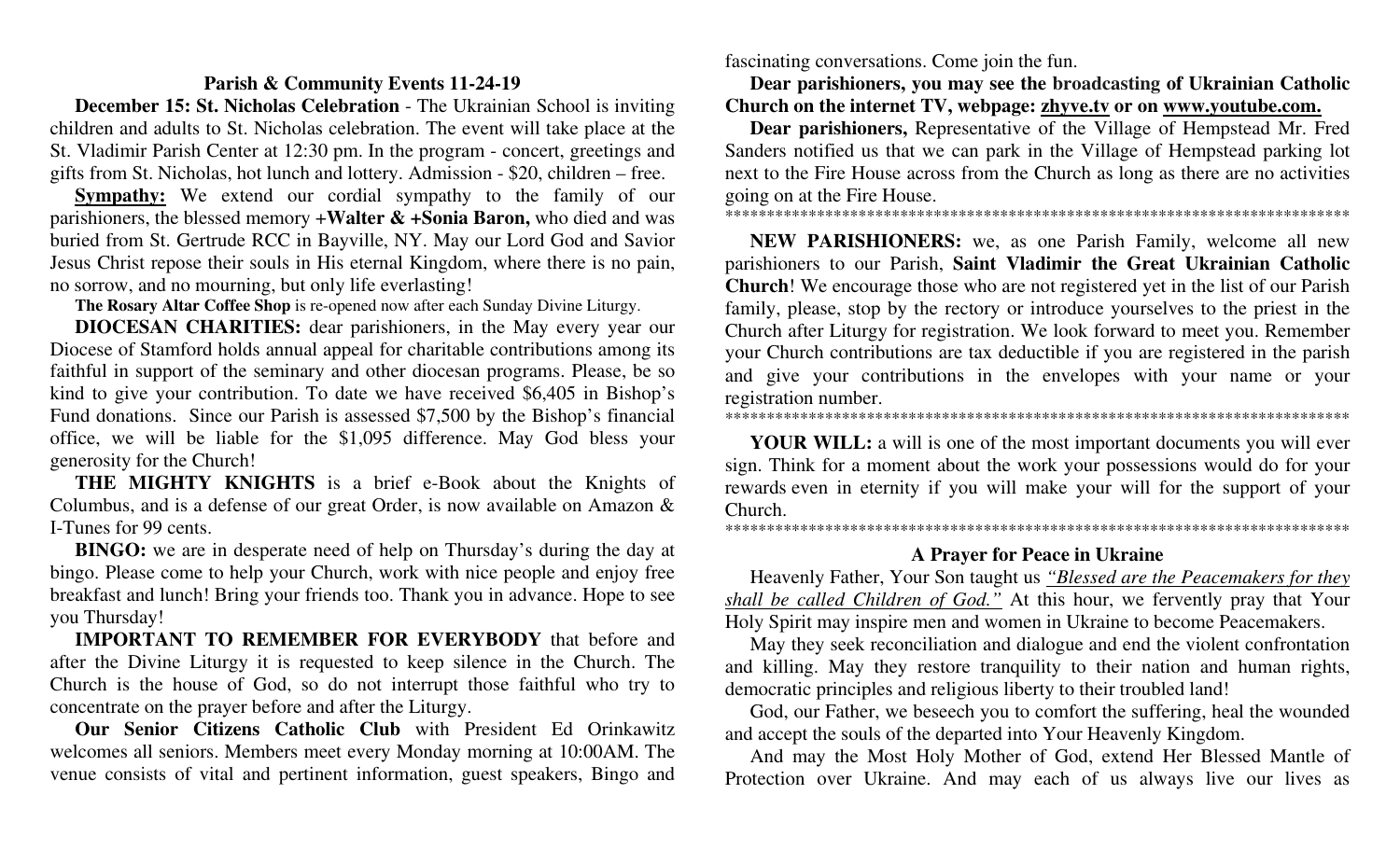instruments of Your Peace. Amen.

#### **Парафіяльні і Громадські оголошення 24-11-19**

**24 листопада: 42- гий відділ ООЧСУ** Запрошує усіх членів на загальні закриті збори, які відбудуться у нашому Парафіяльному Центрі о 12 год. полудня.

**26 листопада:** робимо голубці, просимо усіх бажаючих прийти і допомогти.

**6,7 грудня і 8 грудня після Служби Божої: вареники!** Просимо усіх прийняти активну участь! Щиро дякуємо наперед!!! Управа 42- го відділу ООЧСУ.

**15 грудня: Свято св. Миколая:** Українська школа запрошує дітей і дорослих на свято св. Миколая, яке відбудеться в Парафіяльному центрі св. Володимира о 12:30 пополудні. В програмі - коцерт, привітання і подарунки від св. Миколая, гарячий обід і лотерея. Вхід - \$20, діти – безкоштовно.

\*\*\*\*\*\*\*\*\*\*\*\*\*\*\*\*\*\*\*\*\*\*\*\*\*\*\*\*\*\*\*\*\*\*\*\*\*\*\*\*\*\*\*\*\*\*\*\*\*\*\*\*\*\*\*\*\*\*\*\*\*\*\*\*\*\*\*\*\*\*\*\*\*\*\*

**Вівтарно-Вервицеве Товариство** після Недільних Служб Божих запрошує парафіян і гостей на каву з молоком і булками в залі під Церквою.

**ЄПАРХІАЛЬНІ ПОЖЕРТВИ:** дорогі парафіяни, кожного року у травні Стемфордська Єпархія звертається з проханням до своїх вірних за пожертвами для нашої Єпархії у Стемфорді, семінарії, музею і інших єпархіяльних добродійних цілей. **Будь-ласка по можливості зробіть свою пожертву. На сьогодні ми пожертвували 6405 дол. на Єпархіальний Фонд. Так як наш обов`язок кожного року жертвувати 7500 дол. То ми будемо змушені доплатити 1095 дол. з церковної казни. Нехай Бог благословить вашу жертвенність на церкву!** 

**ЗУАДК** в порозумінні з Посольством України переводить допомогову збірку на різні потреби, особливо на оборонну здатність українського війська. Тож з цією метою у Федеральній Кредитовій Кооперативі Самопоміч у Ню Йорку відкриті нові рахунки: 1) – для потерпілих людей у наслідок сучасних подій; 2) – для підтримки Українського Війська; 3) – для підтримки Національної Гвардії. Додаткові інформації можете одержати у кредитівцi.

**НОВІ ПАРАФІЯНИ:** ми, як одна Парафіяльна Родина, вітаємо всіх нових парафіян у нашій Парафії, Українській Католицькій Церкві Святого Володимира Великого! Заохочуємо тих хто ще не записався до нашої Парафіяльної громади, зареєструватись у парафіяльній канцелярії, або підійти до священника в Церкві після Божественної Літургії, щоб заєструватись. Ми з приємністю чекаємо зустрічі з вами. Пам'ятайте, що вашi пожертви на церкву завжди зменшують вашi податки, якщо ви даєте свої пожертви в конвертаx з вашим iм'ям, або з реєстрацiйним номером у парафiї

**ВАШЕ ЗАВІЩАННЯ:** завіщання – це найважливіший документ, який Ви будь-коли підпишете. Воно може стати виявом вашої особистої оцінки. Задумайтесь на хвилину про ту нагороду, яку може дарувати вам ваше майно навіть у вічності, якщо ви зробите завіщання на підтримку своєї Церкви. \*\*\*\*\*\*\*\*\*\*\*\*\*\*\*\*\*\*\*\*\*\*\*\*\*\*\*\*\*\*\*\*\*\*\*\*\*\*\*\*\*\*\*\*\*\*\*\*\*\*\*\*\*\*\*\*\*\*\*\*\*\*\*\*\*\*\*\*\*\*\*\*\*\*\*

# *Молитва за порятунок України*

Господи Ісусе Христе, Боже наш! Прийми від нас, недостойних слуг Твоїх, щиру молитву і, пробачивши нам гріхи наші, згадай всіх ворогів наших, які ненавидять і кривдять нас, та з великої милості і справедливости Твоєї врозуми і наверни їх. Невірних та безбожників до християнства та благочестя прихили, а християн навчи ухилятися від зла і творити добрі вчинки. Нас же всіх і Церкву Твою святу всесильною Твоєю рукою від всіляких злих обставин милостиво звільни.

Страждаючу землю Українську від лютих ворогів видимих і невидимих оберігай і воскреси християнську Київську Русь, а від вірних слуг Твоїх, які в терпіннях і смутку день і ніч звертаються до Тебе, багатостраждальні звернення почуй, милостивий Боже наш, та виведи з терпіння життя їхнє. Подай нам мир і тишу, любов і утвердження у вірі та швидке примирення людей Твоїх, яких Ти чесною Своєю Кров`ю відкупив. А тим, хто відступився від Тебе, та не шукає Тебе, - прояви Себе, щоб ніхто з них не загинув, але розумом до істини прийшов та врятувався. Щоб ми всі разом з однаковими думками та в безперестанній любові прославляли Пресвяте